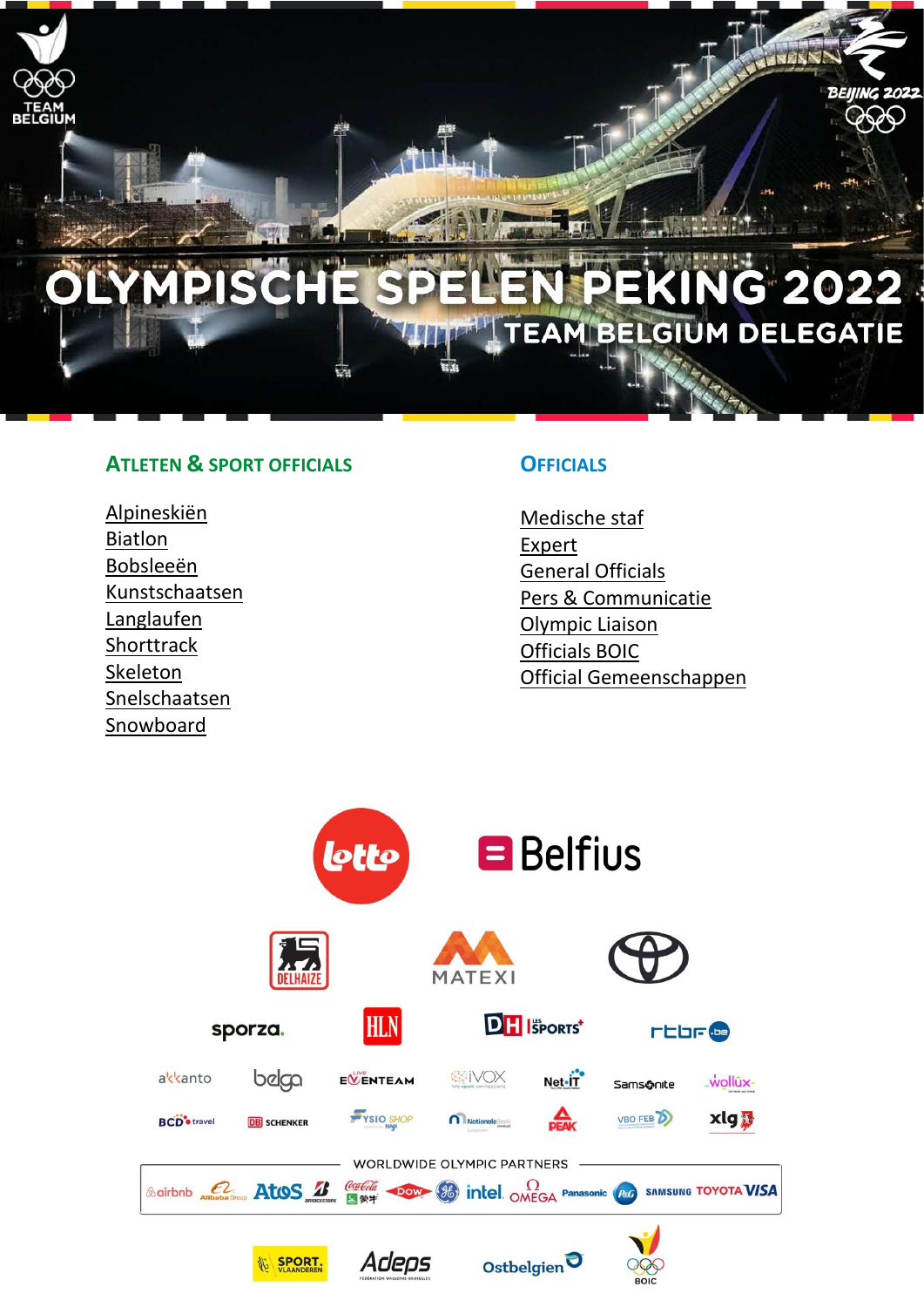# <span id="page-1-0"></span>**ALPINESKIËN**



**Sam MAES** *Reuzenslalom, Slalom*



**Armand MARCHANT** *Reuzenslalom, Slalom, Super G*



**Dries VAN DEN BROECKE** *Reuzenslalom, Slalom*



**Raphaël BURTIN** *Coach*



**Paul EPSTEIN** *Coach*



**Miha KOSMAC** *Technieker*



**Thibaut SCHNITZLER** *Fysiotherapeut*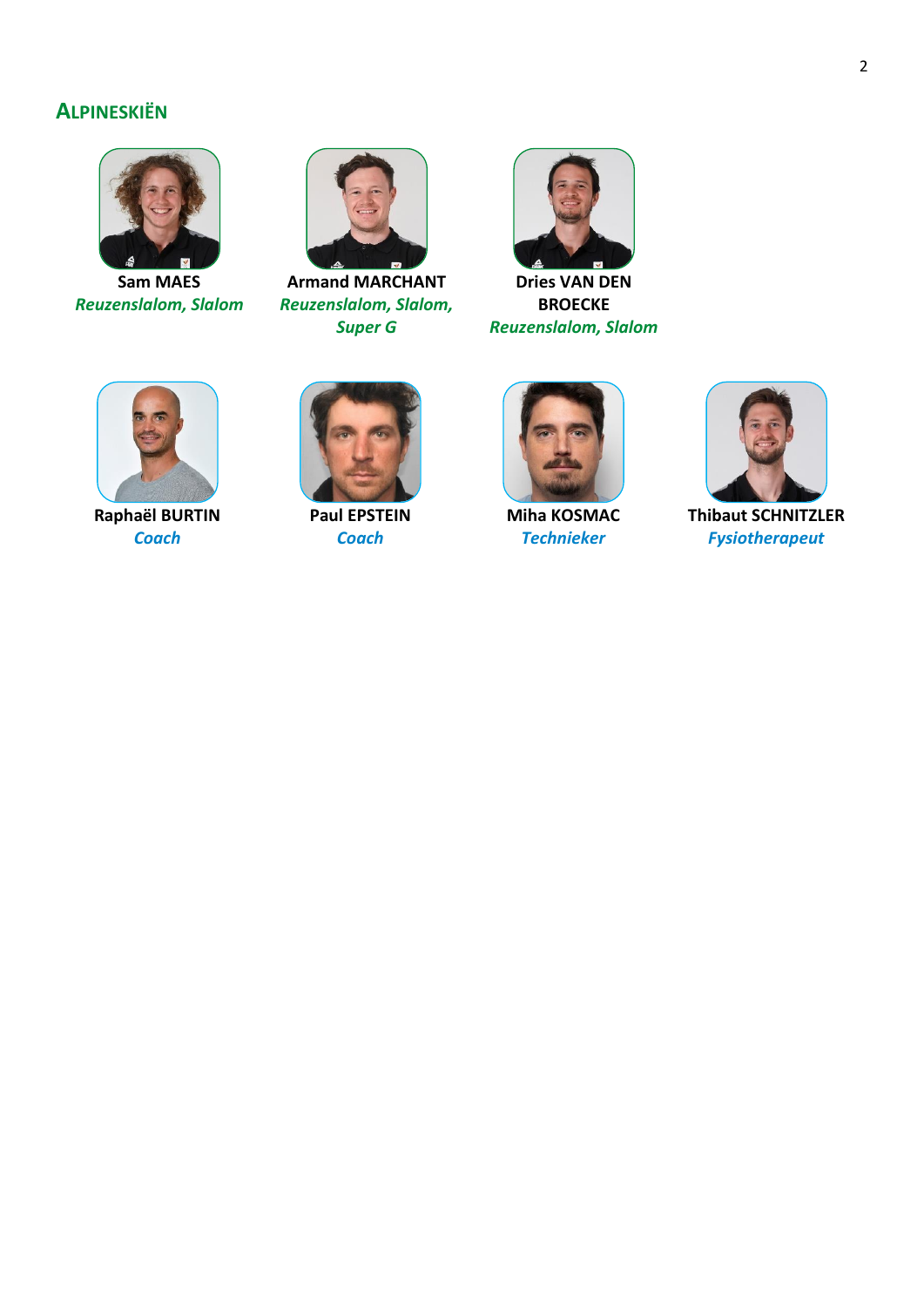#### **BIATLON**



**César BEAUVAIS** *Sprint, Individuele proef, Aflossing*



**Florent CLAUDE** *Sprint, Achtervolging, Individuele proef, Massastart, Aflossing*



**Tom LAHAYE-GOFFART** *Sprint, Individuele proef, Aflossing*



**Thierry LANGER** *Sprint, Achtervolging, Individuele proef, Massastart, Aflossing*



**Lotte LIE** *Sprint, Achtervolging, Individuele proef, Massastart*



**Pjotr DIELEN** *Aflossing - Reserve*



**Philippe HECK** *Team Leader*

<span id="page-2-0"></span>

**Rémi BORGEOT** *Technieker*



**Jean-Guillaume BEATRIX** *Coach*



**Igor CUNY** *Technieker*



**Lucie JOULAUD** *Fysiotherapeut*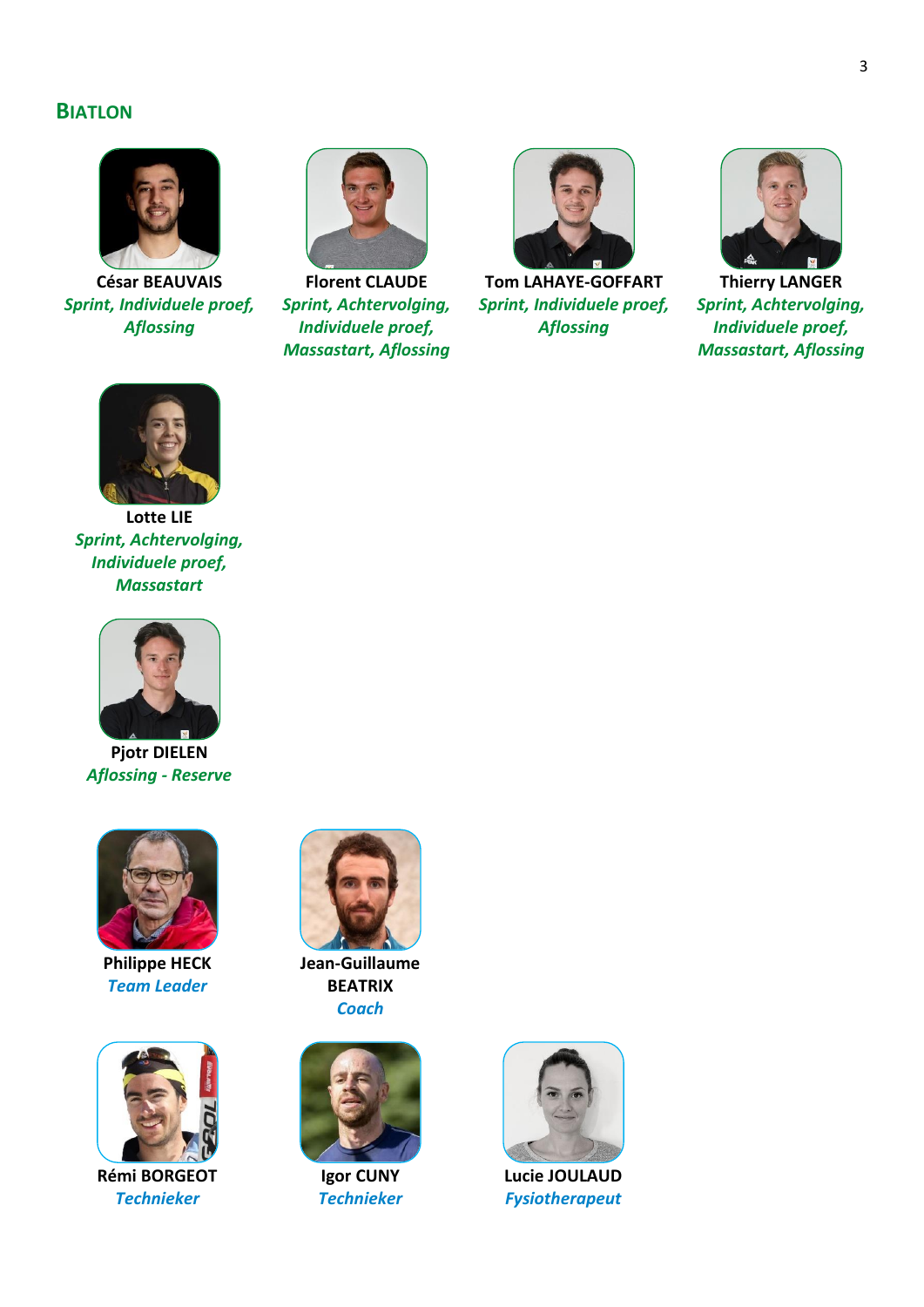# **BOBSLEEËN**



**Sara AERTS** *2-woman*



**Kelly VAN PETEGHEM** *2-woman - Reserve*



**Thomas DE LA HUNTY** *Coach*



**An VANNIEUWENHUYSE** *2-woman*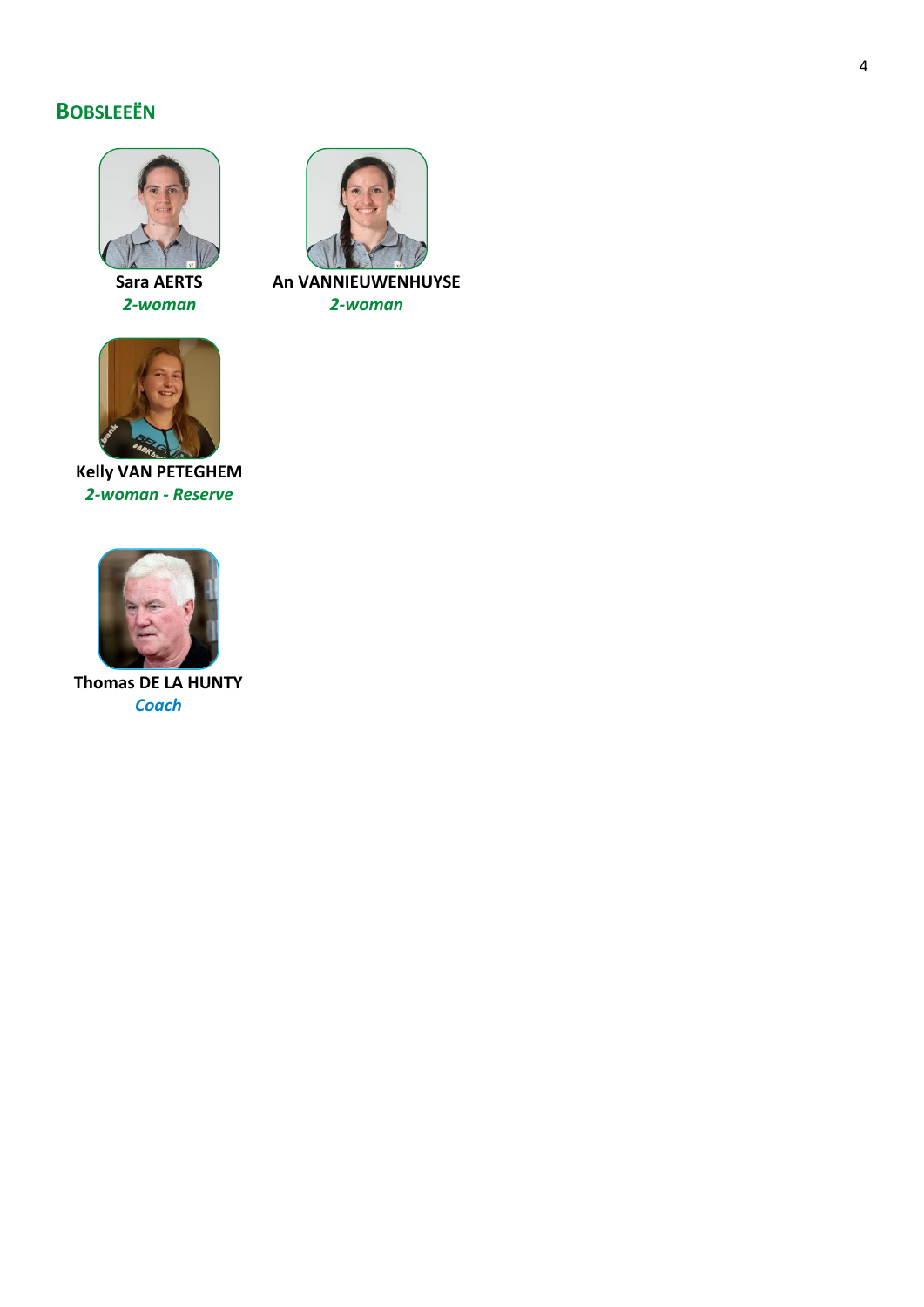### **IJSSCHAATSEN**

# **OFFICIAL**



**Johannes STRAATHOF Team Leader** 

# <span id="page-4-0"></span>**KUNSTSCHAATSEN**



**Enkel** 



**Jorik HENDRICKX Coach**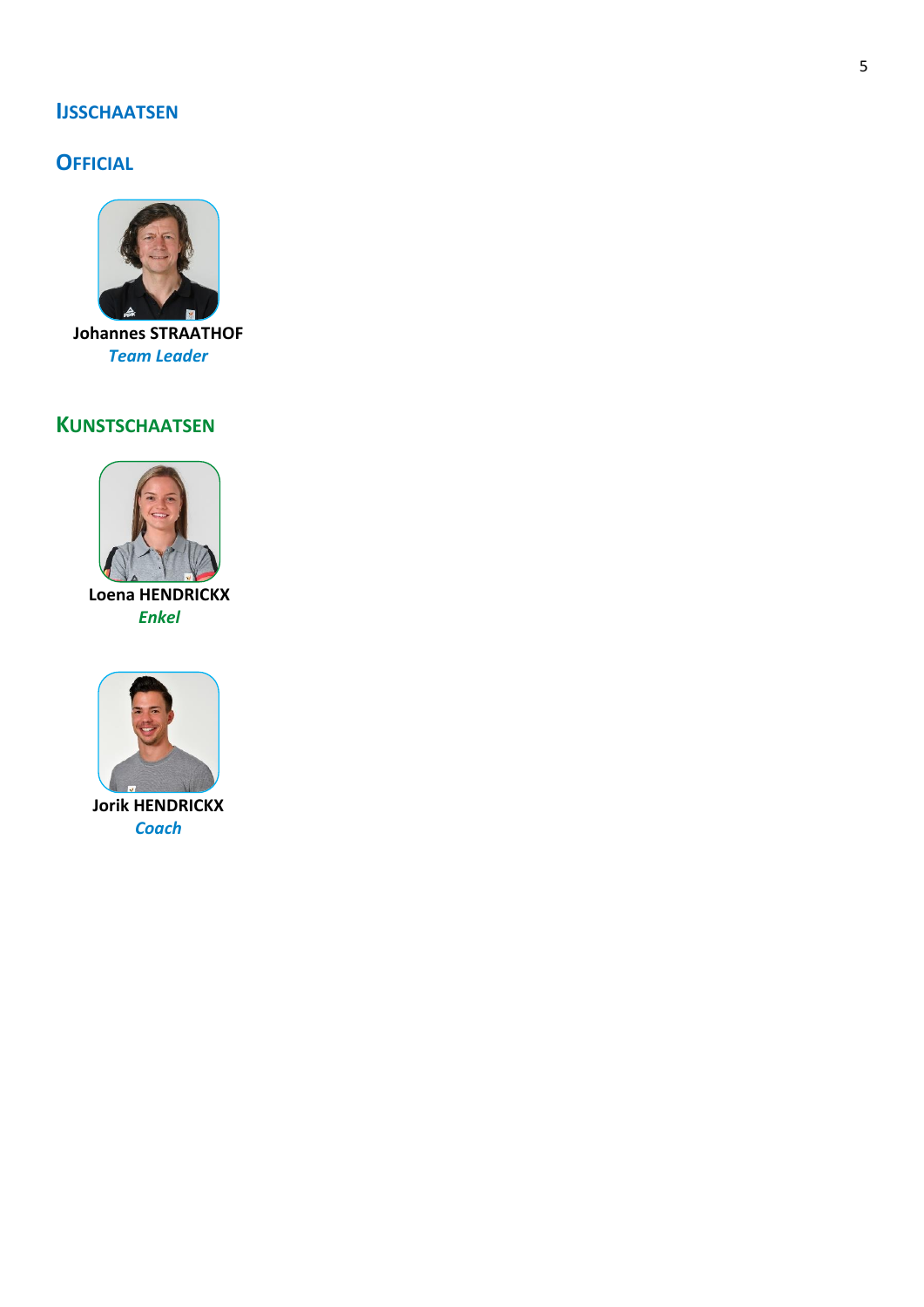### **SHORTTRACK**



**Hanne DESMET** *500m, 1.000m, 1.500m*



**Stijn DESMET** *500m, 1.000m, 1.500m*



**Pieter GYSEL** *Coach*

#### <span id="page-5-0"></span>**SNELSCHAATSEN**



**Bart SWINGS** *1.500m, 5.000m, 10.000m, Massastart*



**Desly HILL** *Coach*



**Sandrine TAS** *500m, 1.000m, 1.500m, Massastart*



**Martin TEN HOVE** *Coach*



**Maarten THYSEN** *Fysiotherapeut*



**Mathias VOSTÉ** *1.000m, 1.500m*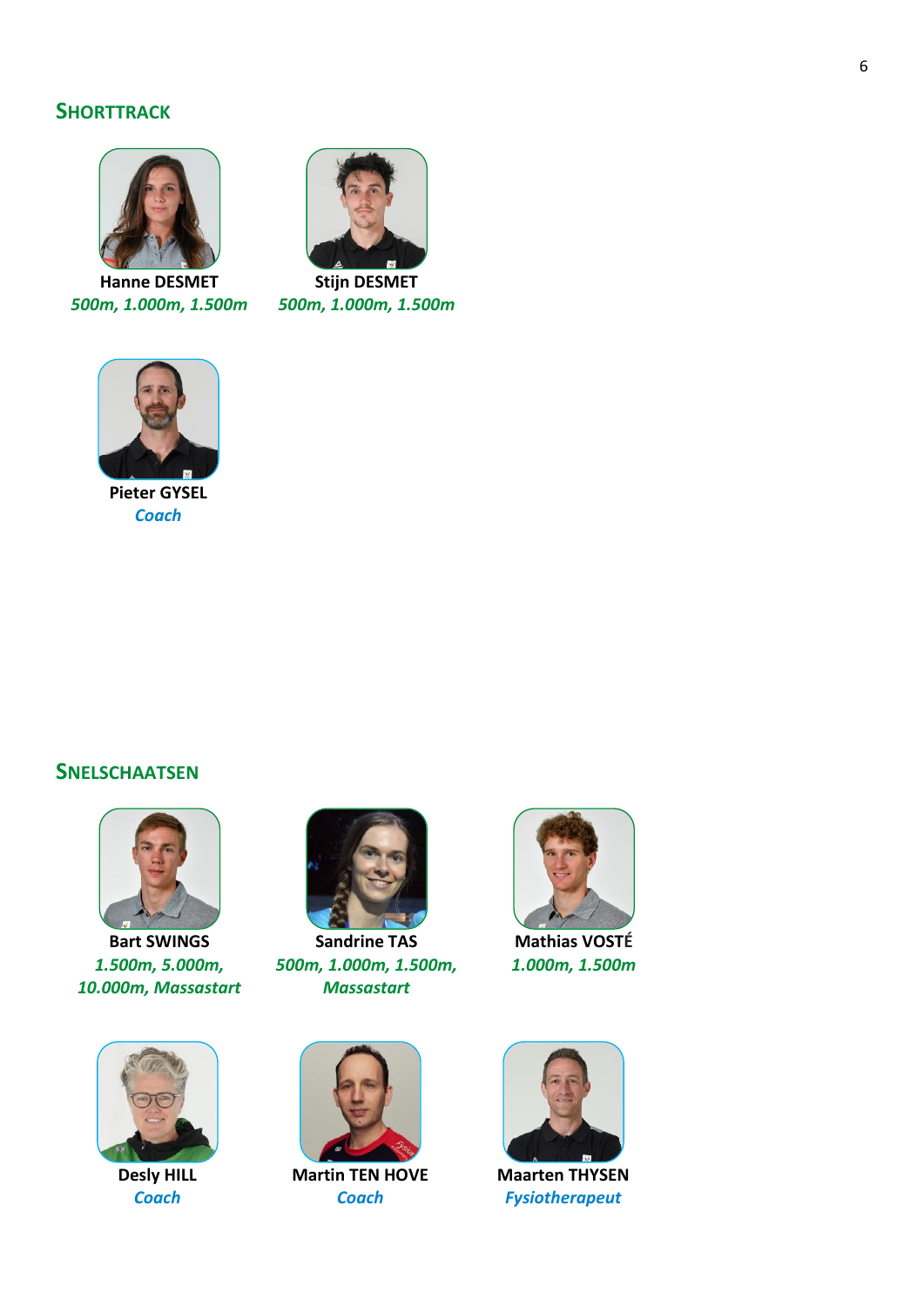### **LANGLAUFEN**



**Thibaut DE MARRE** *Klassieke stijl, Skiatlon, Sprint vrije stijl, Massastart*



**Valéry LELIÈVRE** *Coach*

# <span id="page-6-0"></span>**SKELETON**



**Kim MEYLEMANS**



**Raphael MAIER** *Coach*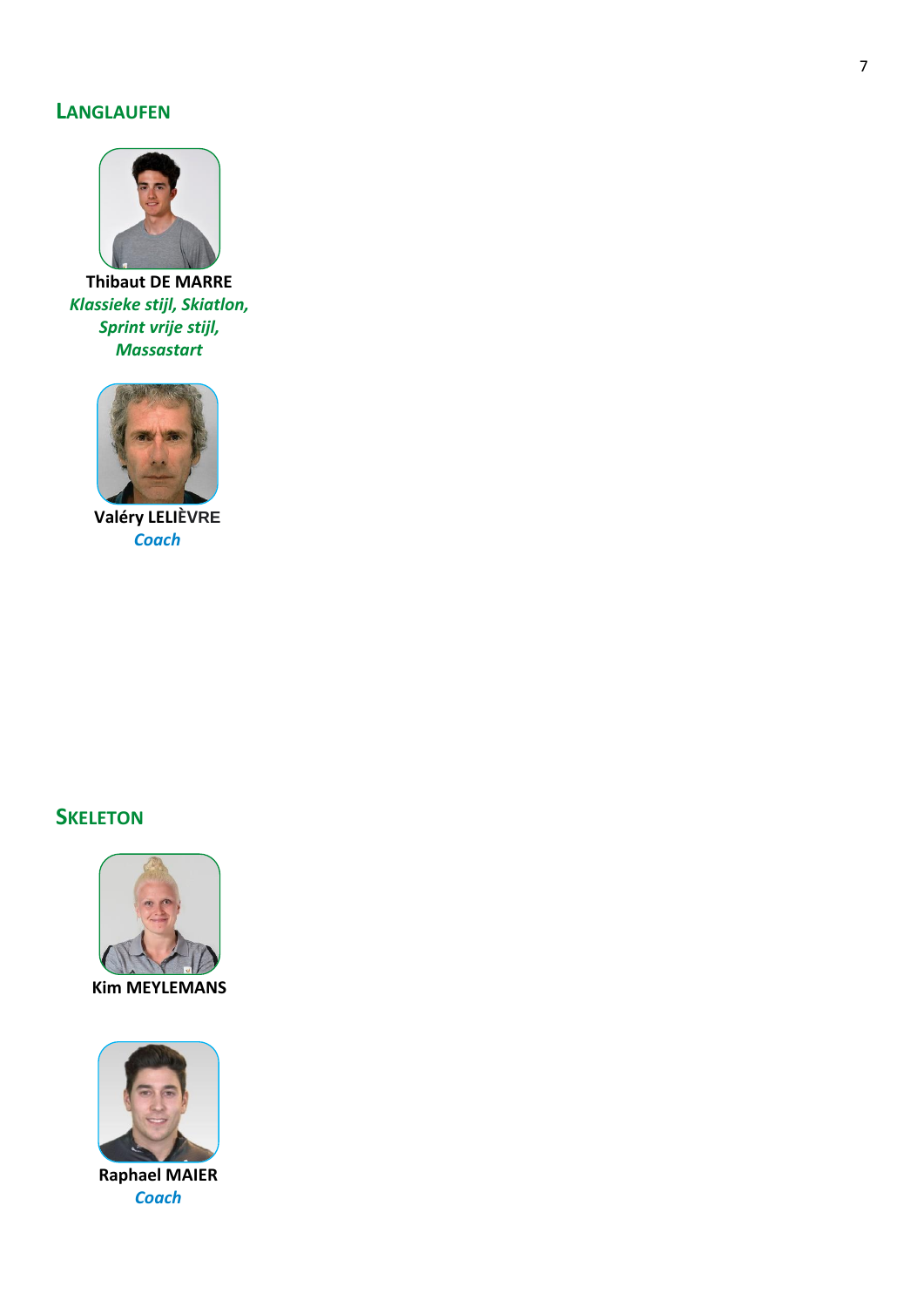# <span id="page-7-0"></span>**SNOWBOARD**



**Evy POPPE Big Air, Slopestyle** 

<span id="page-7-1"></span>

**Maarten AVONDS Coach**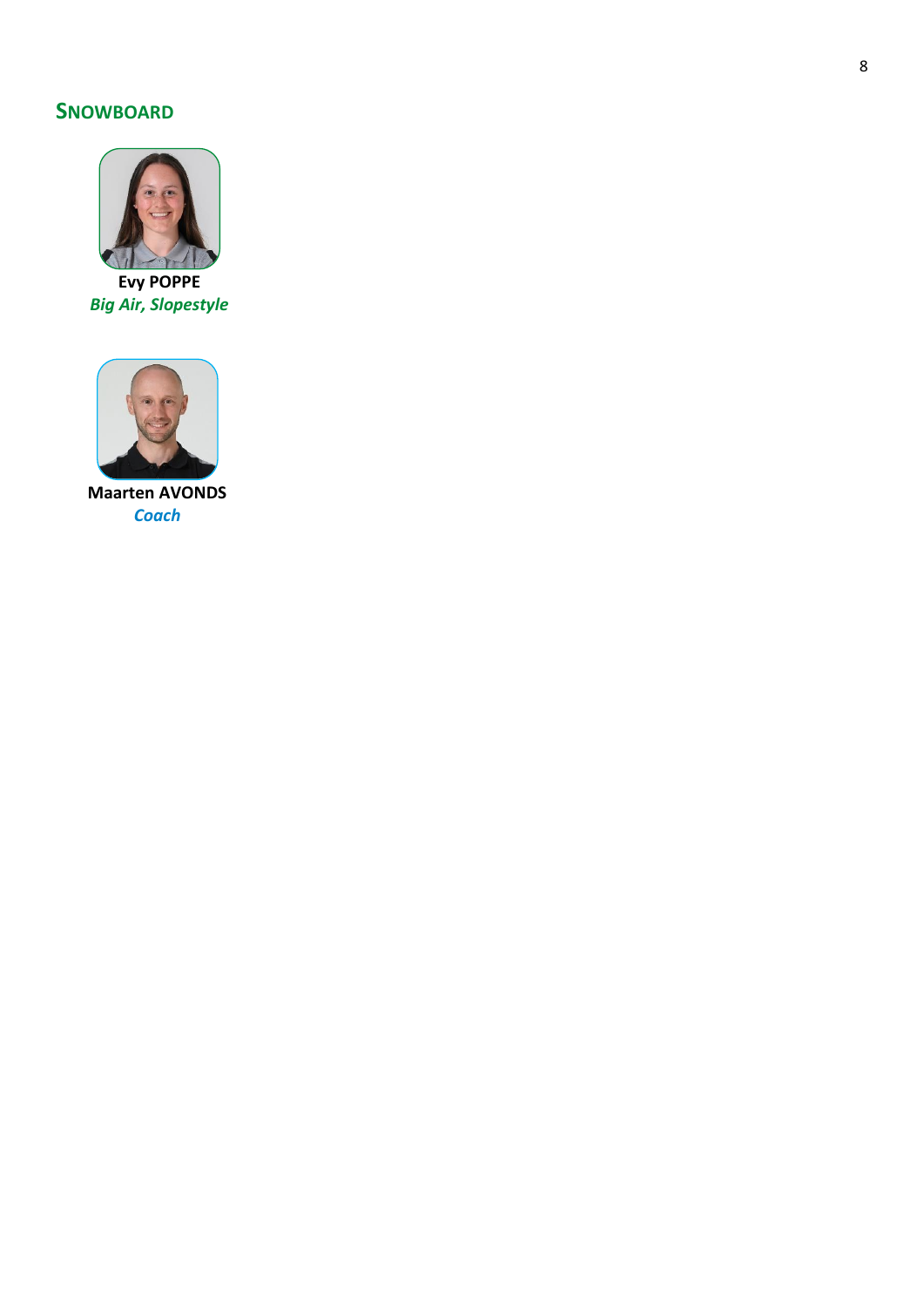### **MEDISCHE STAF**



**Johan BELLEMANS** *Chief Medical Officer*



**Olivier HENRY** *Arts & Covid Liaison Officer*



*Fysiotherapeut*

# <span id="page-8-0"></span>**EXPERT**



**Jozef BROUWERS** *Psycholoog*

### <span id="page-8-1"></span>**GENERAL OFFICIALS**



**Olav SPAHL** *Chef de Mission*



**Gert VAN LOOY**



*Adjunct Chef de Mission Adjunct Chef de Mission* **Bob MAESEN**



**Philippe PRÉAT** *Team Leader*

### <span id="page-8-2"></span>**PERS & COMMUNICATIE**



**Matthias VAN BAELEN** *Persmanager*



**Benjamin WERY** *Community Manager*